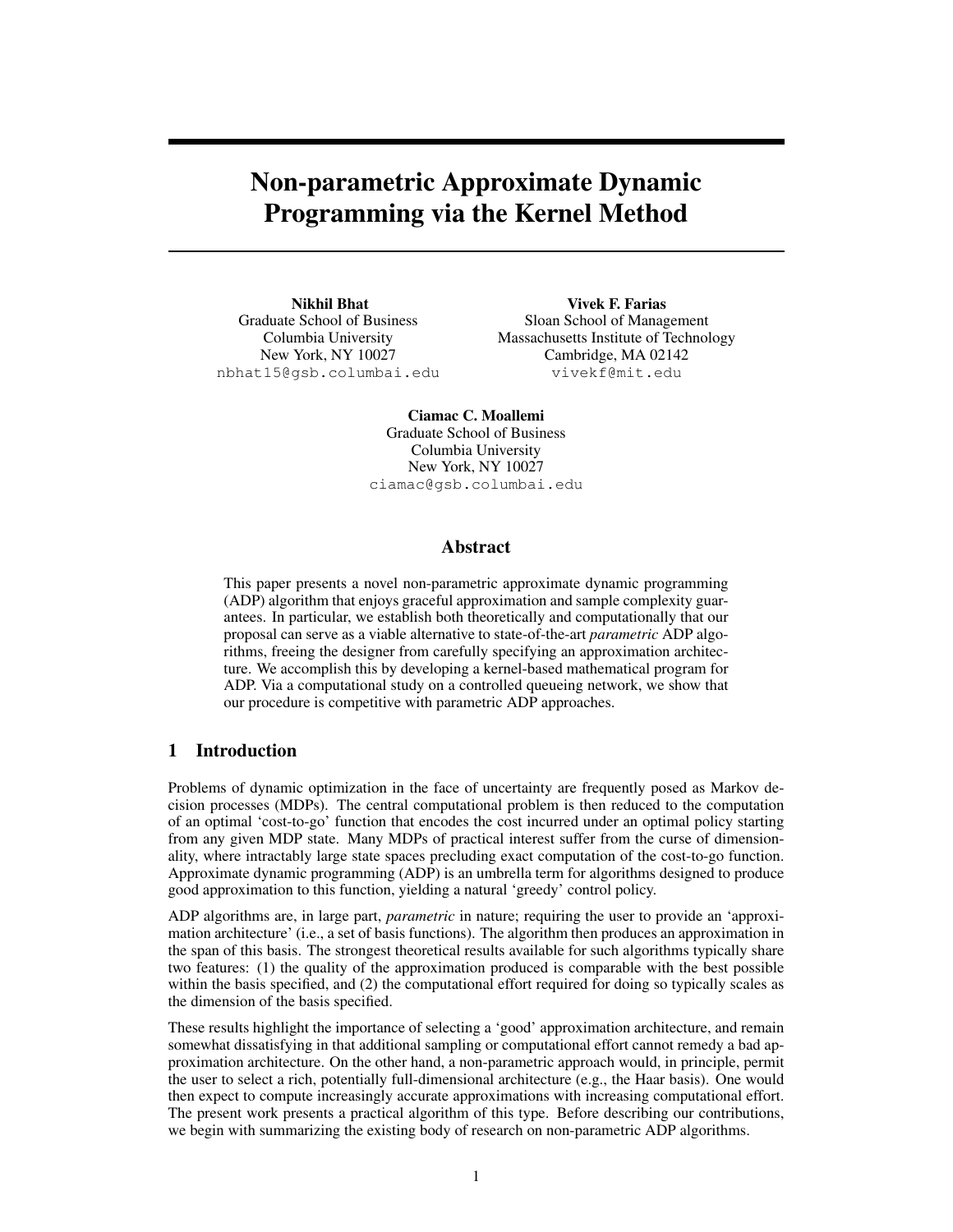The key computational step in approximate policy iteration methods is approximate policy evaluation. This step involves solving the projected Bellman equation, a linear stochastic fixed point equation. A numerically stable approach to this is to perform regression with a certain  $\ell_2$ -regularization, where the loss is the  $\ell_2$ -norm of the Bellman error. By substituting this step with a suitable nonparametric regression procedure, [2, 3, 4] come up with a corresponding non-parametric algorithm. Unfortunately schemes such approximate policy iteration have no convergence guarantees in parametric settings, and these difficulties remain in non-parametric variations. Another idea has been to use kernel-based local averaging ideas to approximate the solution of an MDP with that of a simpler variation on a sampled state space [5, 6, 7]. However, convergence rates for local averaging methods are exponential in the dimension of the problem state space. As in our setting, [8] constructs kernel-based cost-to-go function approximations. These are subsequently plugged into various ad hoc optimization-based ADP formulations, without theoretical justification.

Closely related to our work, [9, 10] consider modifying the approximate linear program with an  $\ell_1$  regularization term to encourage sparse approximations in the span of a large, but necessarily *tractable* set of features. Along these lines, [11] discuss a non-parametric method that explicitly restricts the smoothness of the value function. However, sample complexity results for this method are not provided and it appears unsuitable for high-dimensional problems (such as, for instance, the problem we consider in our experiments). In contrast to this line of work, our approach will allow for approximations in a potentially infinite dimensional approximation architecture with a constraint on an appropriate  $\ell_2$ -norm of the weight vector.

The non-parametric ADP algorithm we develop enjoys non-trivial approximation and sample complexity guarantees. We show that our approach complements state-of-the-art parametric ADP algorithms by allowing the algorithm designer to compute what is essentially the best possible 'simple' approximation<sup>1</sup> in a full-dimensional approximation architecture as opposed to restricting attention to some a-priori fixed low dimensional architecture. In greater detail, we make the following contributions:

*A new mathematical programming formulation.* We rigorously develop a kernel-based variation of the 'smoothed' approximate LP (SALP) approach to ADP proposed by [12]. The resulting mathematical program, which we dub the regularized smoothed approximate LP (RSALP), is distinct from simply substituting a kernel-based approximation in the SALP formulation. We develop a companion active set method that is capable of solving this mathematical program rapidly and with limited memory requirements.

*Theoretical guarantees.* <sup>2</sup> We establish a graceful approximation guarantee for our algorithm. Our algorithm can be interpreted as solving an approximate linear program in an appropriate Hilbert space. We provide, with high probability, an upper bound on the approximation error of the algorithm relative to the best possible approximation subject to a regularization constraint. The sampling requirements for our method are, in fact, *independent* of the dimension of the approximation architecture. Instead, we show that the number of samples grows polynomially as a function of a regularization parameter. Hence, the sampling requirements are a function of the complexity of the approximation, not of the dimension of the approximating architecture. This result can be seen as the 'right' generalization of the prior parametric approximate LP approaches [13, 14, 12], where, in contrast, sample complexity grows with the dimension of the approximating architecture.

*A computational study.* To study the efficacy of RSALP, we consider an MDP arising from a challenging queueing network scheduling problem. We demonstrate that our RSALP method yields significant improvements over known heuristics and standard parametric ADP methods.

In what follows, proofs and a detailed discussion of our numerical procedure are deferred to the Online Supplement to this paper.

<sup>&</sup>lt;sup>1</sup>In the sense that the  $\ell_2$  norm of the weight vector can grow at most polynomially with a certain measure of computational budget.

<sup>&</sup>lt;sup>2</sup>These guarantees come under assumption of being able to sample from a certain idealized distribution. This is a common in the ADP literature.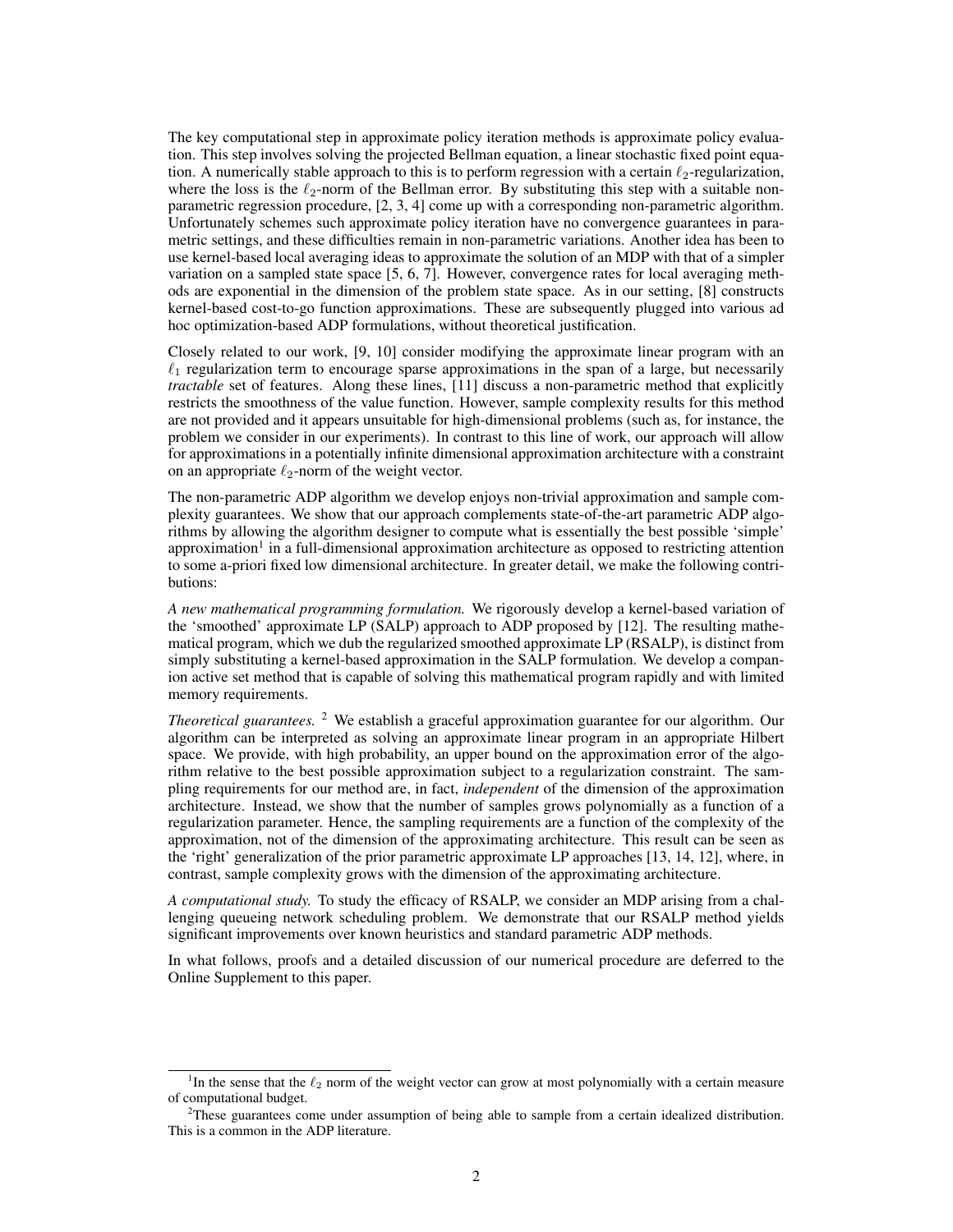# 2 Formulation

Consider a discrete time Markov decision process with finite state space S and finite action space  $A$ . We denote by  $x_t$  and  $a_t$  respectively, the state and action at time t. We assume time-homogeneous Markovian dynamics: conditioned on being at state  $x$  and taking action  $a$ , the system transitions to state x' with probability  $p(x, x', a)$  independent of the past. A policy is a map  $\mu \colon S \to A$ , so that

$$
J^{\mu}(x) \triangleq \mathsf{E}_{x,\mu}\left[\sum_{t=0}^{\infty} \alpha^t g_{x_t,a_t}\right]
$$

represents the expected (discounted, infinite horizon) cost-to-go under policy  $\mu$  starting at state x. Letting  $\Pi$  denote the set of all policies our goal is to find an optimal policy  $\mu^*$  such that  $\mu^* \in$  $\argmax_{u \in \Pi} J^{\mu}(x)$  for all  $x \in \mathcal{S}$  (it is well known that such a policy exists). We denote the optimal cost-to-go function by  $J^* \triangleq J^{\mu^*}$ . An optimal policy  $\mu^*$  can be recovered as a 'greedy' policy with respect to  $J^*$ ,

$$
\mu^*(x) \in \underset{a \in \mathcal{A}}{\operatorname{argmin}} \ g_{x,a} + \alpha \mathsf{E}_{x,a}[J^*(X')],
$$

where we define  $\mathsf{E}_{x,a}[f(X')]$  as  $\sum_{x' \in \mathcal{S}} p(x, x', a) f(x')$ , for all  $f : \mathcal{S} \to \mathbb{R}$ .

Since in practical applications S is often intractably large, exact computation of  $J^*$  is untenable. ADP algorithms are principally tasked with computing approximations to  $J^*$  of the form  $J^*(x) \approx$  $z^{\top}\Phi(x) \triangleq \tilde{J}(x)$ , where  $\Phi: \mathcal{S} \to \mathbb{R}^m$  is referred to as an 'approximation architecture' or a basis and must be provided as input to the ADP algorithm. The ADP algorithm computes a 'weight' vector  $z$ ; one then employs a policy that is greedy with respect to the corresponding approximation  $\tilde{J}$ .

## 2.1 Primal Formulation

Motivated by the LP for exact dynamic programming, a series of ADP algorithms [15, 13, 12] have been proposed that compute a weight vector  $z$  by solving an appropriate modification of the exact LP for dynamic programming. In particular, [12] propose solving the following optimization problem where  $\nu \in \mathbb{R}_+^S$  is a strictly positive probability distribution and  $\kappa > 0$  is a penalty parameter:

$$
\max \sum_{x \in S} \nu_x z^{\top} \Phi(x) - \kappa \sum_{x \in S} \pi_x s_x
$$
\ns.t. 
$$
z^{\top} \Phi(x) \leq g_{a,x} + \alpha \mathsf{E}_{x,a}[z^{\top} \Phi(X')] + s_x, \quad \forall x \in S, a \in \mathcal{A},
$$

$$
z \in \mathbb{R}^m, s \in \mathbb{R}^S_+.
$$
\n(1)

In parsing the above program notice that if one insisted that the slack variables  $s$  were precisely  $0$ , one is left with the ALP proposed by [15]. [13] provided a pioneering analysis that loosely showed

$$
||J^* - z^{*T} \Phi||_{1,\nu} \le \frac{2}{1-\alpha} \inf_{z} ||J^* - z^T \Phi||_{\infty},
$$

for an optimal solution  $z^*$  to the ALP; [12] showed that these bounds could be improved upon substantially by 'smoothing' the constraints of the ALP, i.e., permitting positive slacks. In both cases, one must solve a 'sampled' version of the above program.

Now, consider allowing  $\Phi$  to map from S to a general (potentially infinite dimensional) Hilbert space H. We use bold letters to denote elements in the Hilbert space  $H$ , e.g., the weight vector is denoted by  $z \in \mathcal{H}$ . We further suppress the dependence on  $\Phi$  and denote the elements H corresponding to their counterparts in S by bold letters. Hence, for example,  $x \triangleq \Phi(x)$  and  $X \triangleq \Phi(X)$ . Further, we denote  $\mathcal{X} \triangleq \Phi(\mathcal{S})$ ;  $\mathcal{X} \subset \mathcal{H}$ . The value function approximation in this case would be given by

$$
\tilde{J}_{\mathbf{z},b}(x) \triangleq \langle \mathbf{x}, \mathbf{z} \rangle + b = \langle \Phi(x), \mathbf{z} \rangle + b,\tag{2}
$$

where  $b$  is a scalar offset corresponding to a constant basis function. The following generalization of  $(1)$  — which we dub the regularized SALP (RSALP) — then essentially suggests itself:

$$
\max \sum_{x \in S} \nu_x \langle \mathbf{x}, \mathbf{z} \rangle + b - \kappa \sum_{x \in S} \pi_x s_x - \frac{\Gamma}{2} \langle \mathbf{z}, \mathbf{z} \rangle
$$
  
s.t. 
$$
\langle \mathbf{x}, \mathbf{z} \rangle + b \le g_{a,x} + \alpha \mathbb{E}_{x,a} [\langle \mathbf{X}', \mathbf{z} \rangle + b] + s_x, \quad \forall x \in S, a \in A,
$$

$$
\mathbf{z} \in \mathcal{H}, b \in \mathbb{R}, s \in \mathbb{R}_+^S.
$$
 (3)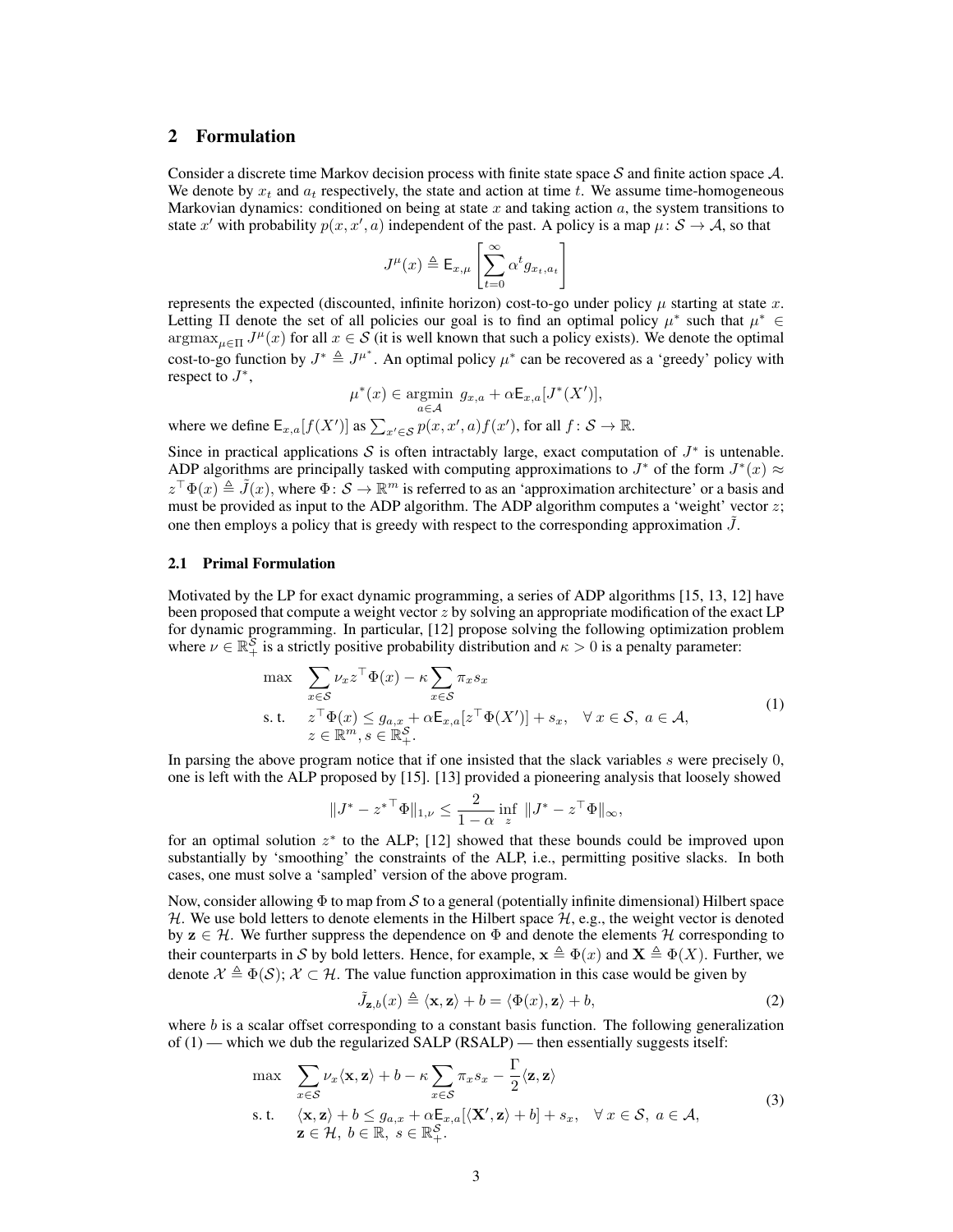The only 'new' ingredient in the program above is the fact that we regularize z using the parameter  $\Gamma > 0$ . Constraining  $||\mathbf{z}||_{\mathcal{H}} \triangleq \sqrt{\langle z, z \rangle}$  to lie within some  $\ell_2$ -ball anticipates that we will eventually resort to sampling in solving this program and we cannot hope for a reasonable number of samples to provide a good solution to a problem where z was unconstrained. This regularization, which plays a crucial role both in theory and practice, is easily missed if one directly 'plugs in' a local averaging approximation in place of  $z<sup>\dagger</sup> \Phi(x)$  as is the case in the earlier work of [5, 6, 7, 8] and others.

Since the RSALP, i.e., program (3), can be interpreted as a regularized stochastic optimization problem, one may hope to solve it via its sample average approximation. To this end, define the likelihood ratio  $w_x \triangleq \nu_x/\pi_x$ , and let  $\hat{S} \subset S$  be a set of N states sampled independently according to the distribution  $\pi$ . The sample average approximation of (3) is then

$$
\max \quad \frac{1}{N} \sum_{x \in \hat{S}} w_x \langle \mathbf{x}, \mathbf{z} \rangle + b - \frac{\kappa}{N} \sum_{x \in \hat{S}} s_x - \frac{\Gamma}{2} \langle \mathbf{z}, \mathbf{z} \rangle
$$
\n
$$
\text{s.t.} \quad \langle \mathbf{x}, \mathbf{z} \rangle + b \le g_{a,x} + \alpha \mathbb{E}_{x,a} [\langle \mathbf{X}', \mathbf{z} \rangle + b] + s_x, \quad \forall \, x \in \hat{S}, \, a \in \mathcal{A},
$$
\n
$$
\mathbf{z} \in \mathcal{H}, \, b \in \mathbb{R}, \, s \in \mathbb{R}^{\hat{S}}_+.
$$
\n
$$
(4)
$$

We call this program the sampled RSALP. Even if  $|\hat{S}|$  were small, it is still not clear that this program can be solved effectively. We will, in fact, solve the dual to this problem.

### 2.2 Dual Formulation

We begin by establishing some notation. Let  $\mathcal{N}_{x,a} \triangleq \{x\} \cup \{x' \in \mathcal{S} | p(x, x', a) > 0\}$ . Now, define the symmetric positive semi-definite matrix  $Q \in \mathbb{R}^{(\hat{S} \times \hat{A}) \times (\hat{S} \times \hat{A})}$  according to

$$
Q(x, a, x', a') \triangleq \sum_{y \in \mathcal{N}_{x, a}} \sum_{y' \in \mathcal{N}_{x', a'}} \left( \mathbf{1}_{\{x = y\}} - \alpha p(x, y, a) \right) \left( \mathbf{1}_{\{x' = y'\}} - \alpha p(x', y', a) \right) \langle \mathbf{y}, \mathbf{y}' \rangle, (5)
$$

and the vector  $R \in \mathbb{R}^{\hat{S} \times A}$  according to

$$
R(x,a) \triangleq \Gamma g_{x,a} - \frac{1}{N} \sum_{x' \in \hat{S}} \sum_{y \in \mathcal{N}_{x,a}} w_{x'} \left( \mathbf{1}_{\{x=y\}} - \alpha p(x,y,a) \right) \langle \mathbf{y}, \mathbf{x'} \rangle.
$$
 (6)

Notice that Q and R depend only on inner products in  $\mathcal X$  (and other, easily computable quantities). The dual to (4) is then given by:

$$
\min \frac{1}{2} \lambda^{\top} Q \lambda + R^{\top} \lambda
$$
\n
$$
\text{s.t.} \quad \sum_{a \in \mathcal{A}} \lambda_{x,a} \leq \frac{\kappa}{N}, \qquad \forall \ x \in \hat{\mathcal{S}},
$$
\n
$$
\sum_{x \in \hat{\mathcal{S}}} \sum_{a \in \mathcal{A}} \lambda_{x,a} = \frac{1}{1 - \alpha}, \quad \lambda \in \mathbb{R}_{+}^{\hat{\mathcal{S}} \times \mathcal{A}}.
$$
\n
$$
(7)
$$

Assuming that Q and R can be easily computed, this finite dimensional quadratic program, *is* tractable – its size is polynomial in the number of sampled states. We may recover a primal solution (i.e., the weight vector  $z^*$ ) from an optimal dual solution:

**Proposition 1.** *The optimal solution to* (7) *is attained at some*  $\lambda^*$ *, then optimal solution to* (4) *is attained at some* (z∗, s∗, b∗) *with*

$$
\mathbf{z}^* = \frac{1}{\Gamma} \left[ \frac{1}{N} \sum_{x \in \hat{\mathcal{S}}} w_x \mathbf{x} - \sum_{x \in \hat{\mathcal{S}}, a \in \mathcal{A}} \lambda_{x,a}^* \left( \mathbf{x} - \alpha \mathsf{E}_{x,a}[\mathbf{X}'] \right) \right]. \tag{8}
$$

Having solved this program, we may, using Proposition 1, recover our approximate cost-to-go function  $\tilde{J}(x) = \langle \mathbf{z}^*, \mathbf{x} \rangle + b^*$  as

$$
\tilde{J}(x) = \frac{1}{\Gamma} \left[ \frac{1}{N} \sum_{y \in \hat{\mathcal{S}}} w_y \langle \mathbf{y}, \mathbf{x} \rangle - \sum_{y \in \hat{\mathcal{S}}, a \in \mathcal{A}} \lambda_{y,a}^* \left( \langle \mathbf{y}, \mathbf{x} \rangle - \alpha \mathsf{E}_{y,a} [\langle \mathbf{X}', \mathbf{x} \rangle] \right) \right] + b^*.
$$
 (9)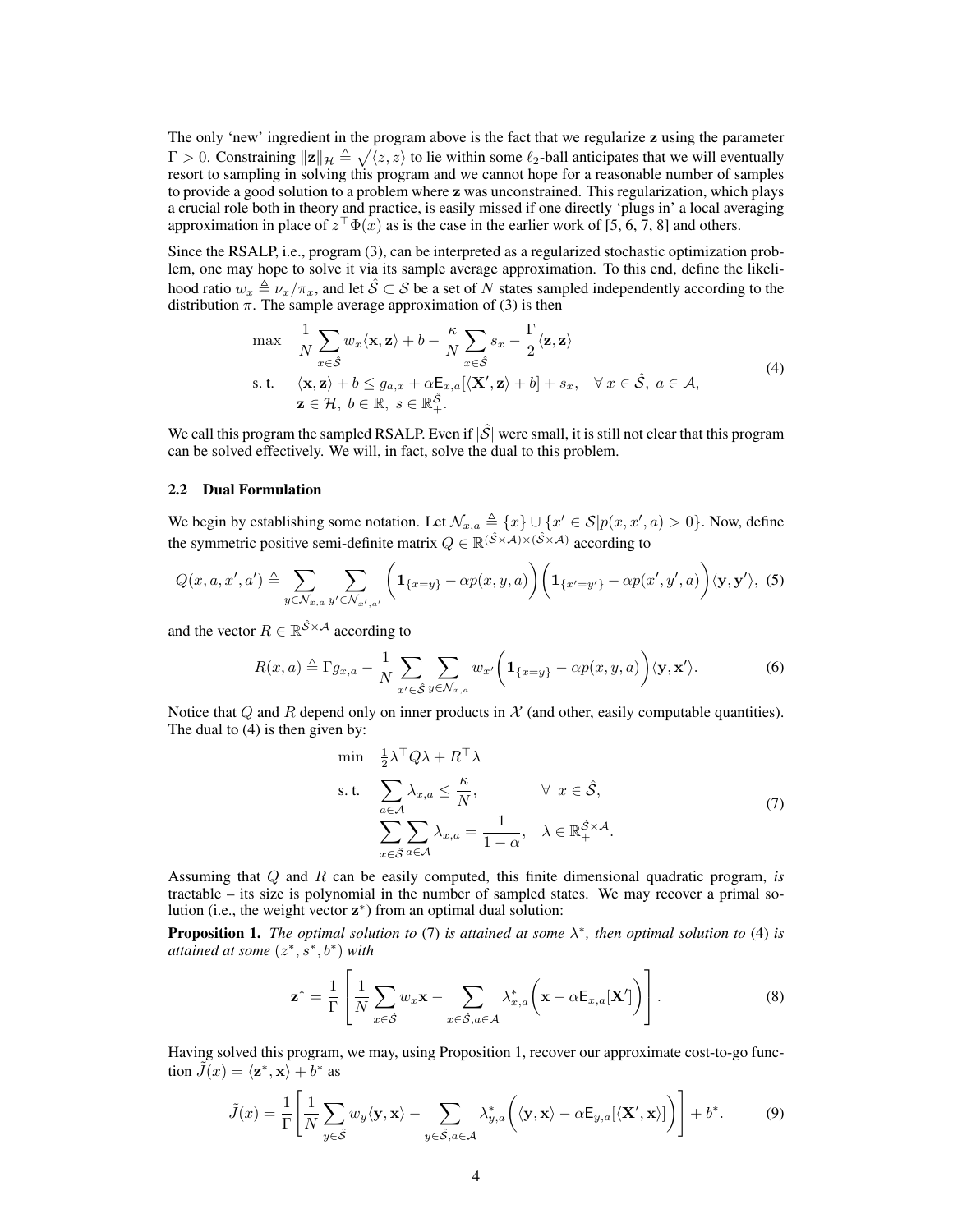A policy greedy with respect to  $\tilde{J}$  is not affected by constant translations, hence in (9), the value of  $b^*$  can be set to be zero arbitrarily. Again note that given  $\lambda^*, \tilde{J}$  only involves the inner products.

At this point, we use the 'kernel' trick: instead of explicitly specifying  $H$  or the mapping  $\Phi$ , we take the approach of specifying inner products. In particular, given any positive definite kernel  $K: \mathcal{S} \times \mathcal{S} \to \mathbb{R}$ , it is well known (Mercer's theorem) that there exists a Hilbert space H and  $\Phi: \mathcal{S} \to \mathcal{H}$  such that  $K(x, y) = \langle \Phi(x), \Phi(y) \rangle$ . Consequently, given a positive definite kernel, we simply replace every inner product  $\langle x, x' \rangle$  in the defining of the program (7) with the quantity  $K(x, x')$  and similarly in the approximation (9). In particular, this is equivalent to using a Hilbert space,  $H$  and mapping  $\Phi$  corresponding to that kernel.

Solving (7) directly is costly. In particular, it is computationally expensive to pre-compute and store the matrix  $Q$ . An alternative to this is to employ the following broad strategy, as recognized by [16] and [17] in the context of solving SVM classification problems, referred to as an active set method: At every point in time, one attempts to (a) change only a small number of variables while not impacting other variables (b) maintain feasibility. It turns out that this results in a method that requires memory and per-step computation that scales only linearly with the sample size. We defer the details of the procedure as well as the theoretical analysis to the Online Supplement

# 3 Approximation Guarantees

Recall that we are employing an approximation  $\tilde{J}_{\mathbf{z},b}$  of the form (2), parameterized by the weight vector  $z$  and the offset parameter  $b$ . Now denoting by  $C$  the feasible region of the RSALP projected onto the z and b co-ordinates, the *best* possible approximation one may hope for among those permitted by the RSALP will have  $\ell_{\infty}$ -approximation error inf $(z,b)\in\mathcal{C}$   $||J^* - \tilde{J}_{\mathbf{z},b}||_{\infty}$ . Provided the Gram matrix given by the kernel restricted to  $S$  is positive definite, this quantity can be made arbitrarily small by making  $\Gamma$  small. The rate at which this happens would reflect the quality of the kernel in use. Here we focus on asking the following question: for a fixed choice of regularization parameters (i.e., with  $C$  fixed) what approximation guarantee can be obtained for a solution to the RSALP? This section will show that one can achieve a guarantee that is, in essence, within a certain constant multiple of the optimal approximation error using a number of samples that is independent of the size of the state space and the dimension of the approximation architecture.

#### 3.1 The Guarantee

Define the Bellman operator,  $T: \mathbb{R}^S \to \mathbb{R}^S$  according to

$$
(TJ)(x) \triangleq \min_{a \in \mathcal{A}} g_{x,a} + \alpha \mathsf{E}_{x,a}[J(X')].
$$

Let  $\hat{S}$  be a set of N states drawn independently at random from S under the distribution  $\pi$  over S. Given the definition of  $\tilde{J}_{\mathbf{z},b}$  in (2), we consider the following sampled version of RSALP,

$$
\max \quad \nu^{\top} \tilde{J}_{\mathbf{z},b} - \frac{2}{1-\alpha} \frac{1}{N} \sum_{x \in \hat{\mathcal{S}}} s_x
$$
\n
$$
\text{s.t.} \quad \langle \mathbf{x}, \mathbf{z} \rangle + b \le g_{a,x} + \alpha \mathsf{E}_{x,a} [\langle \mathbf{X}', \mathbf{z} \rangle + b] + s_x, \quad \forall x \in \hat{\mathcal{S}}, a \in \mathcal{A},
$$
\n
$$
\|\mathbf{z}\|_{\mathcal{H}} \le C, \quad |b| \le B, \qquad \qquad \mathbf{z} \in \mathcal{H}, b \in \mathbb{R}, s \in \mathbb{R}_{+}^{\hat{\mathcal{S}}}.
$$
\n
$$
(10)
$$

We will assume that states are sampled according to an idealized distribution. In particular,  $\pi \triangleq$  $\pi_{\mu^*,\nu}$  where

$$
\pi_{\mu^*,\nu}^{\top} \triangleq (1-\alpha) \sum_{t=0}^{\infty} \alpha^t \nu^{\top} P_{\mu^*}^t.
$$
 (11)

Here,  $P_{\mu^*}$  is the transition matrix under the optimal policy  $\mu^*$ . This idealized assumption is also common to the work of [14] and [12]. In addition, this program is somewhat distinct from the program presented earlier, (4): (1) As opposed to a 'soft' regularization term in the objective, we have a 'hard' regularization constraint,  $||\mathbf{z}||_{\mathcal{H}} \leq C$ . It is easy to see that given a Γ, we can choose a radius  $C(\Gamma)$  that yields an equivalent optimization problem. (2) We bound the magnitude of the offset b. This is for theoretical convenience; our sample complexity bound will be parameterized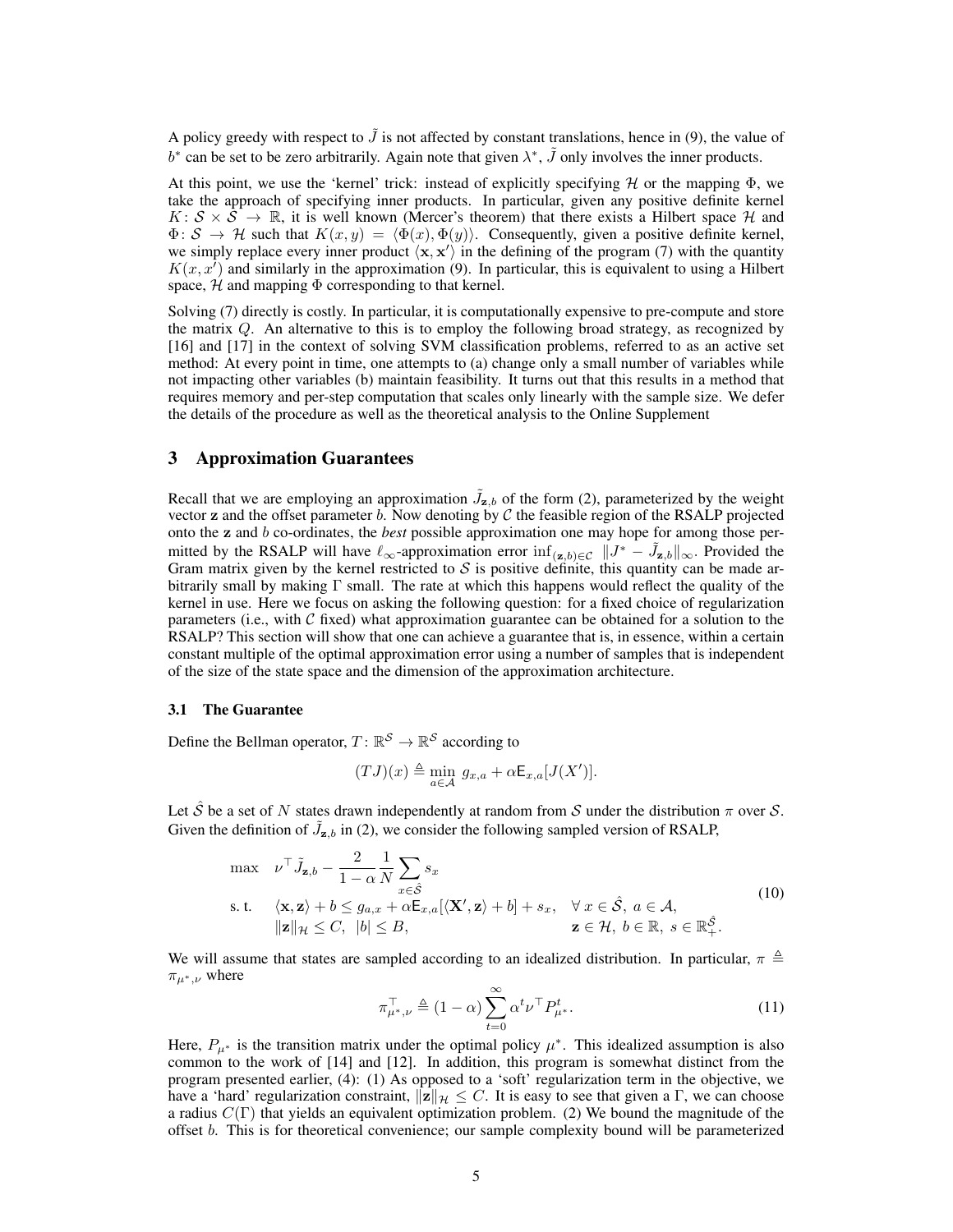by B. (3) We fix  $\kappa = 2/(1 - \alpha)$ . Our analysis reveals this to be the 'right' penalty weight on the Bellman inequality violations.

Before stating our bound we establish a few bits of notation. We let  $(z^*, b^*)$  denote an optimal solution to (10). We let  $K \triangleq \max_{x \in \mathcal{X}} ||x||_{\mathcal{H}}$ , and finally, we define the quantity

$$
\Xi(C, B, K, \delta) \quad \triangleq \quad \left(1 + \sqrt{\frac{1}{2}\ln(1/\delta)}\right) \left(4CK(1 + \alpha) + 4B(1 - \alpha) + 2\|g\|_{\infty}\right).
$$

We have the following theorem:

**Theorem 1.** *For any*  $\epsilon > 0$  *and*  $\delta > 0$ *, let*  $N \geq \Xi(C, B, K, \delta)^2/\epsilon^2$ *. If* (10) *is solved by sampling* N *states from S with distribution*  $\pi_{\mu^*,\nu}$ *, then with probability at least*  $1 - \delta - \delta^4$ *,* 

$$
||J^* - \tilde{J}_{\mathbf{z}^*,b^*}||_{1,\nu} \le \inf_{||\mathbf{z}||\mathcal{H} \le C, |b| \le B} \frac{3+\alpha}{1-\alpha} ||J^* - \tilde{J}_{\mathbf{z},b}||_{\infty} + \frac{4\epsilon}{1-\alpha}.
$$
 (12)

Ignoring the  $\epsilon$ -dependent error terms, we see that the quality of approximation provided by  $(z^*, b^*)$ is essentially within a constant multiple of the optimal (in the sense of  $\ell_{\infty}$ -error) approximation to  $J^*$  possible using a weight vector z and offsets b permitted by the regularization constraints. This is a 'structural' error term that will persist even if one were permitted to draw an arbitrarily large number of samples. It is analogous to the approximation results produced in parametric settings with the important distinction that *one allows comparisons to approximations in potentially fulldimensional basis sets* which might be substantially superior.

In addition to the structural error above, one incurs an additional additive 'sampling' error that scales like  $O(N^{-1/2}(CK + B)\sqrt{\ln 1/\delta})$ . This quantity has no explicit dependence on the dimension of the approximation architecture. In contrast, comparable sample complexity results (eg. [14, 12]) typically scale with the dimension of the approximation architecture. Here, this space may be full dimensional, so that such a dependence would yield a vacuous guarantee. The error depends on the user specified quantities  $C$  and  $B$ , and  $K$ , which is bounded for many kernels. The result allows for arbitrary 'simple' (i.e. with  $||\mathbf{z}||_{\mathcal{H}}$  small) approximations in a rich feature space as opposed to restricting us to some a-priori fixed, low dimensional feature space. This yields some intuition for why we expect the approach to perform well even with a relatively general choice of kernel.

As C and B grow large, the structural error will decrease to zero provided K restricted to  $S$  is positive definite. In order to maintain the sampling error constant, one would then need to increase N (at a rate that is  $\Omega((CK + B)^2)$ ). In summary, increased sampling yields approximations of increasing quality, approaching an *exact* approximation. If J<sup>∗</sup> admits a good approximation with  $||z||_{\mathcal{H}}$  small, one can expect a good approximation with a reasonable number of samples.

### 3.2 Proof Sketch

A detailed proof of a stronger result is in the Online Supplement. Here, we provide a proof sketch.

The first step of the proof involves providing a guarantee for the exact (non-sampled) RSALP with hard regularization. Assuming  $(z^*, b^*)$  is the 'learned' parameter pair, we first establish the guarantee:

$$
||J^* - \tilde{J}_{\mathbf{z}^*,b^*}||_{1,\nu} \leq \frac{3+\alpha}{1-\alpha} \inf_{||\mathbf{z}||_{\mathcal{H}} \leq C, b \in \mathbb{R}} ||J^* - \tilde{J}_{\mathbf{z},b}||_{\infty}.
$$

Geometrically, the proof works loosely by translating the 'best' approximation given the regularization constraints to one that is guaranteed to yield an approximation error no worse that that produced by the RSALP.

To establish a guarantee for the *sampled* RSALP, we first pose the RSALP as a stochastic optimization problem by setting  $s(z, b) \triangleq (\tilde{J}_{z, b} - T\tilde{J}_{z, b})^+$ . We must ensure that with high probability, the sample averages in the sampled program are close to the exact expectations, *uniformly* for all possible values of  $(z, b)$  with high accuracy. In order to establish such a guarantee, we bound the Rademacher complexity of the class of functions given by

$$
\bar{\mathcal{F}}_{\mathcal{S},\mu} \triangleq \left\{ x \mapsto (\tilde{J}_{\mathbf{z},b}(x) - T_{\mu} \tilde{J}_{\mathbf{z},b}(x))^+ : \|z\|_{\mathcal{H}} \leq C, |b| \leq B \right\},\
$$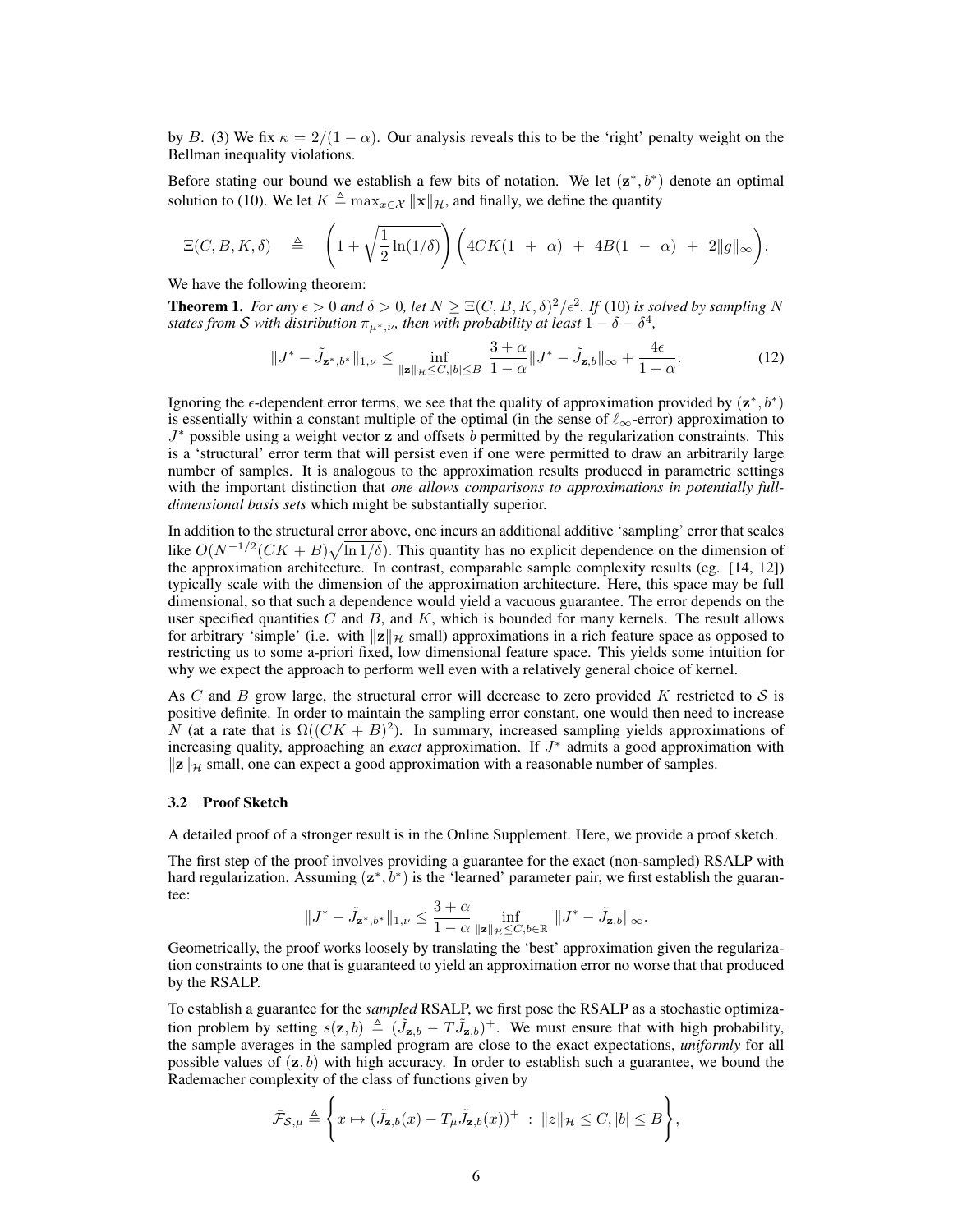

Figure 1: The queueing network example.

(where  $T_{\mu}$  is the Bellman operator associated with policy  $\mu$ ), This yields the appropriate uniform large deviations bound. Using this guarantee we show that the optimal solution to the sampled RSALP yields similar approximation guarantees as that with the exact RSALP; this proof is somewhat delicate as it appears difficult to directly show that the optimal solutions themselves are close.

## 4 Case Study: A Queueing Network

This section considers the problem of controlling the queuing network illustrated in Figure 1, with the objective of minimizing long run average delay. There are two 'flows' in this network: the first through server 1 followed by server 2 (with buffering at queues 1 and 2, respectively), and the second through server 2 followed by server 1 (with buffering at queues 4 and 3, respectively). Here, all interarrival and service times are exponential with rate parameters summarized in Figure 1. This specific network has been studied [13, 18] and is considered to be a challenging control problem. Our goal in this section will be two-fold. First, we will show that the RSALP can surpass the performance of both heuristic as well as established ADP-based approaches, when used 'out-of-the-box' with a generic kernel. Second, we will show that the RSALP can be solved efficiently.

#### 4.1 MDP Formulation

Although the control problem at hand is nominally a continuous time problem, it is routinely converted into a discrete time problem via a standard uniformization device; see [19], for instance, for an explicit such example. In the equivalent discrete time problem, at most a single event can occur in a given epoch, corresponding either to the arrival of a job at queues 1 or 4, or the arrival of a service token for one of the four queues with probability proportional to the corresponding rates. The state of the system is described by the number of jobs is each of the four queues, so that  $S \triangleq \mathbb{Z}_+^4$ , whereas the action space  $A$  consists of four potential actions each corresponding to a matching between servers and queues. We take the single period cost as the total number of jobs in the system, so that  $g_{x,a} = ||x||_1$ ; note that minimizing the average number of jobs in the system is equivalent to minimizing average delay by Little's law. Finally, we take  $\alpha = 0.9$  as our discount factor.

## 4.2 Approaches

RSALP (this paper). We solve (7) using the active set method outlined in the Online Supplement, taking as our kernel the standard Gaussian radial basis function kernel  $K(x, y) \triangleq$  $\exp(-||x-y||_2^2/h)$ , with the bandwidth parameter  $h \triangleq 100$ . (The sensitivity of our results to this bandwidth parameter appears minimal.) Note that this implicitly corresponds to a full-dimensional basis function architecture. Since the idealized sampling distribution,  $\pi_{\mu^*,\nu}$  is unavailable to us, we use in its place the geometric distribution  $\pi(x) \triangleq (1 - \zeta)^4 \zeta^{||x||_1}$ , with the sampling parameter  $\zeta$  set at 0.9, as in [13]. The regularization parameter  $\Gamma$  was chosen via a line-search; we report results for  $\Gamma \triangleq 10^{-8}$ . (Again performance does not appear to be very sensitive to Γ, so that a crude linesearch appears to suffice.) In accordance with the theory we set the constraint violation parameter  $\kappa \triangleq 2/(1 - \alpha)$ , as suggested by the analysis of Section 3.1, as well as by [12],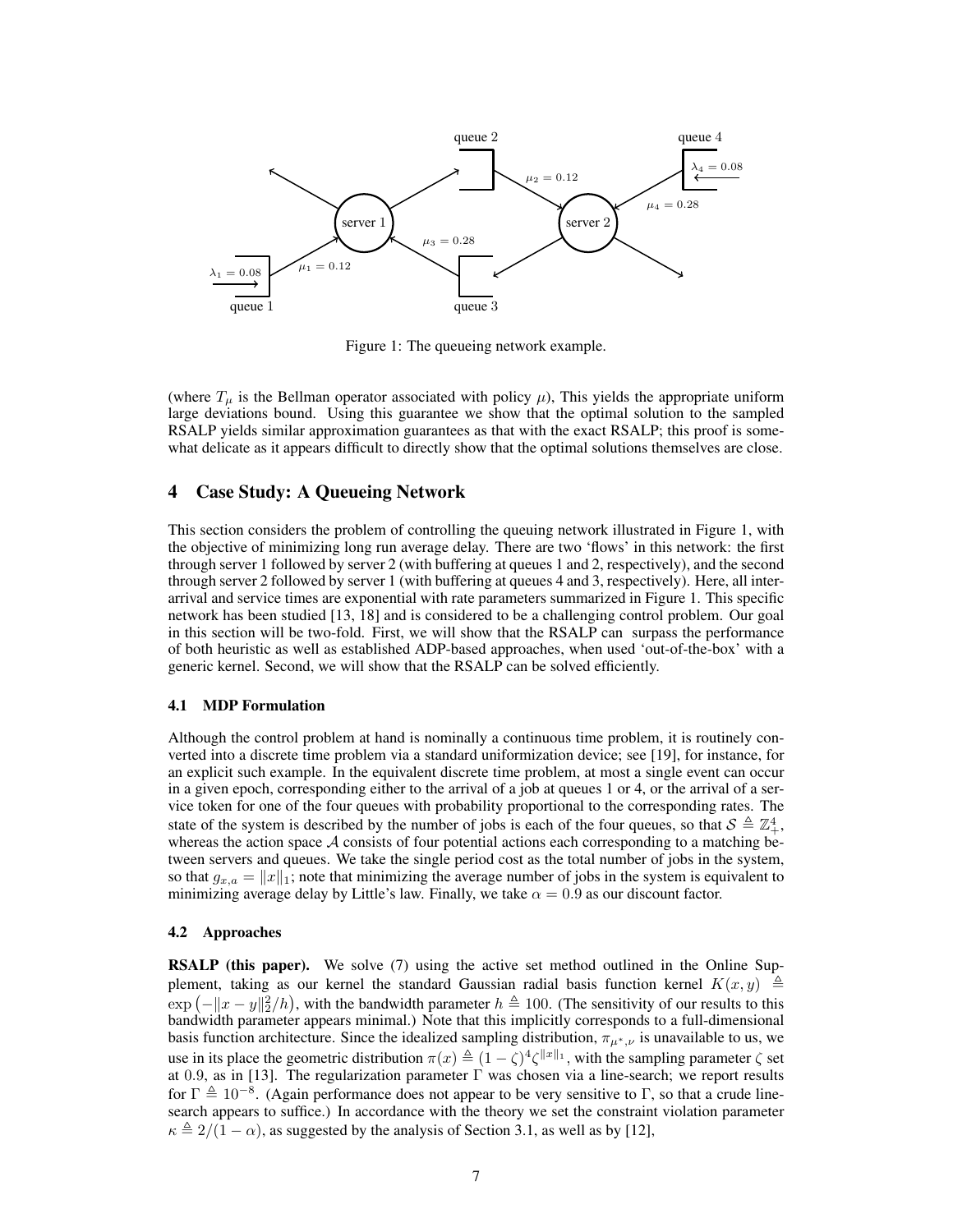| policy                 | performance |        |      |        |      |        |       |        |
|------------------------|-------------|--------|------|--------|------|--------|-------|--------|
| Longest Queue          | 8.09        |        |      |        |      |        |       |        |
| Max-Weight             | 6.55        |        |      |        |      |        |       |        |
| sample size            | 1000        |        | 3000 |        | 5000 |        | 10000 |        |
| SALP, cubic basis      | 7.19        | (1.76) | 7.89 | (1.76) | 6.94 | (1.15) | 6.63  | (0.92) |
| RSALP, Gaussian kernel | 6.72        | (0.39) | 6.31 | (0.11) | 6.13 | (0.08) | 6.04  | (0.05) |

Table 1: Performance results in the queueing example. For the SALP and RSALP methods, the number in the parenthesis gives the standard deviation across sample sets.

**SALP** [12]. The SALP formulation (1), is, as discussed earlier, the parametric counterpart to the RSALP. It may be viewed as a generalization of the ALP approach proposed by [13] and has been demonstrated to provide substantial performance benefits relative to the ALP approach. Our choice of parameters for the SALP mirrors those for the RSALP to the extent possible, so as to allow for an 'apples-to-apples' comparison. Thus, we solve the sample average approximation of this program using the same geometric sampling distribution and parameter  $\kappa$ . Approximation architectures in which the basis functions are monomials of the queue lengths appear to be a popular choice for queueing control problems [13]. We use all monomials with degree at most 3, which we will call the *cubic basis*, as our approximation architectures.

Longest Queue (generic). This is a simple heuristic approach: at any given time, a server chooses to work on the longest queue from among those it can service.

Max-Weight [20]. Max-Weight is a well known scheduling heuristic for queueing networks. The policy is obtained as the greedy policy with respect to a value function approximation of the form  $\tilde{J}_{MW}(x) \triangleq \sum_{i=1}^{4} |x_i|^{1+\epsilon}$ , given a parameter  $\epsilon > 0$ . This policy has been extensively studied and shown to have a number of good properties, for example, being throughput optimal and offering good performance for critically loaded settings [21]. Via a line-search, we chose to  $\epsilon \triangleq 1.5$  as the exponent for our experiments.

## 4.3 Results

Policies were evaluated using a common set of arrival process sample paths. The performance metric we report for each control policy is the long run average number of jobs in the system under that policy,  $\sum_{t=1}^{T} ||x_t||_1/T$ , where we set  $T \triangleq 10000$ . We further average this random quantity over an ensemble of  $300$  sample paths. Further, in order to generate SALP and RSALP policies, state sampling is required. To understand the effect of the sample size on the resulting policy performance, the different sample sizes listed in Table 1 were used. Since the policies generated involve randomness to the sampled states, we further average performance over 10 sets of sampled states. The results are reported in Table 1 and have the following salient features:

- 1. *RSALP outperforms established policies:* Approaches such as the Max-Weight or 'parametric' ADP with basis spanning polynomials have been previously shown to work well for the problem of interest. We see that RSALP with 10000 samples achieves performance that is superior to these extant schemes.
- 2. *Sampling improves performance:* This is expected from the theory in Section 3. Ideally, as the sample size is increased one should relax the regularization. However, for our experiments we noticed that the performance is quite insensitive to the parameter  $\Gamma$ . Nonetheless, it is clear that larger sample sets yield a significant performance improvement.
- 3. *RSALP in less sensitive to state sampling:* We notice from the standard deviation values in Table 1 that our approach gives policies whose performance varies significantly less across different sample sets of the same size.

In summary we view these results as indicative of the possibility that the RSALP may serve as a practical and viable alternative to state-of-the-art parametric ADP techniques.